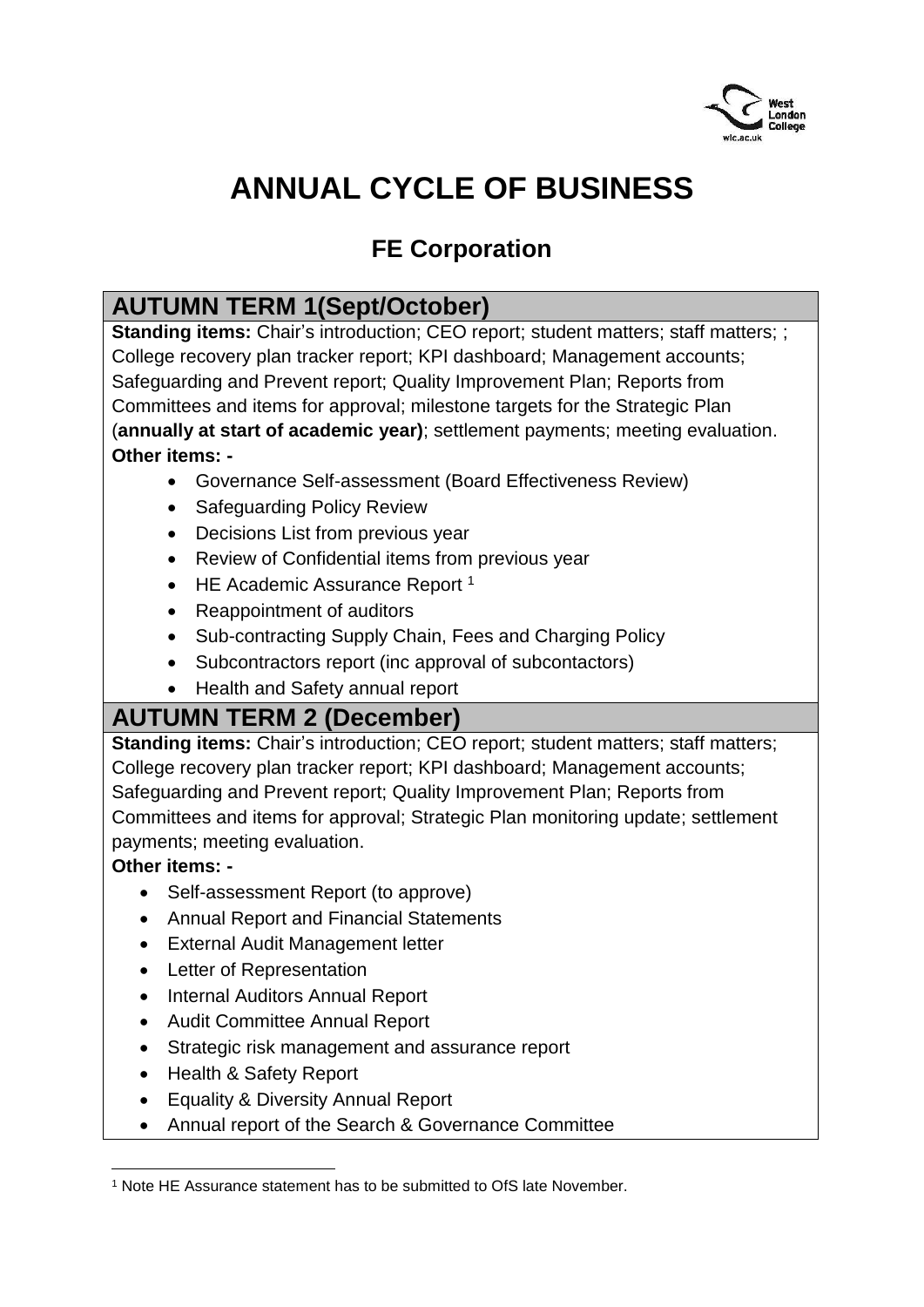

## **SPRING TERM 1 (February)**

**Standing items:** Chair's introduction; CEO report; student matters; staff matters; ; College recovery plan tracker report; KPI dashboard; Management accounts; Safeguarding and Prevent report; Quality Improvement Plan; Reports from Committees and items for approval; Strategic Plan monitoring update; settlement payments; meeting evaluation.

#### **Other items: -**

Provisional Schedule of Meetings for the following academic year

### **SPRING TERM 2 (Late March/Early April)**

**Standing items:** Chair's introduction; CEO report; student matters; staff matters; ; College recovery plan tracker report; KPI dashboard; Management accounts; Safeguarding and Prevent report; Quality Improvement Plan; Reports from Committees and items for approval; Strategic Plan monitoring update); settlement payments; meeting evaluation.

**Other items: -**

- Capital expenditure report
- Provisional outline budget (budgetary parameters)

### **SUMMER TERM 1 (May)**

**Standing items:** Chair's introduction; CEO report; student matters; staff matters; ; College recovery plan tracker report; KPI dashboard; Management accounts; Safeguarding and Prevent report; Quality Improvement Plan; Reports from Committees and items for approval; Strategic Plan monitoring update; settlement payments; meeting evaluation.

### **SUMMER TERM 2 (July)**

**Standing items:** Chair's introduction; CEO report; student matters; staff matters; ; College recovery plan tracker report; KPI dashboard; Management accounts; Safeguarding and Prevent report; Quality Improvement Plan; Reports from Committees and items for approval; milestone targets for the Strategic Plan (annually at start of academic year); settlement payments; meeting evaluation. **Other items: -**

- Budget for the following year
- ESFA 2 year financial forecast & financial health status
- Pay review
- 3 year Finance strategy
- Internal Audit Plan
- Appointment of Chair & Vice Chair
- Risk Management & Risk Assurance reports
- Complaints and Compliments Annual Report